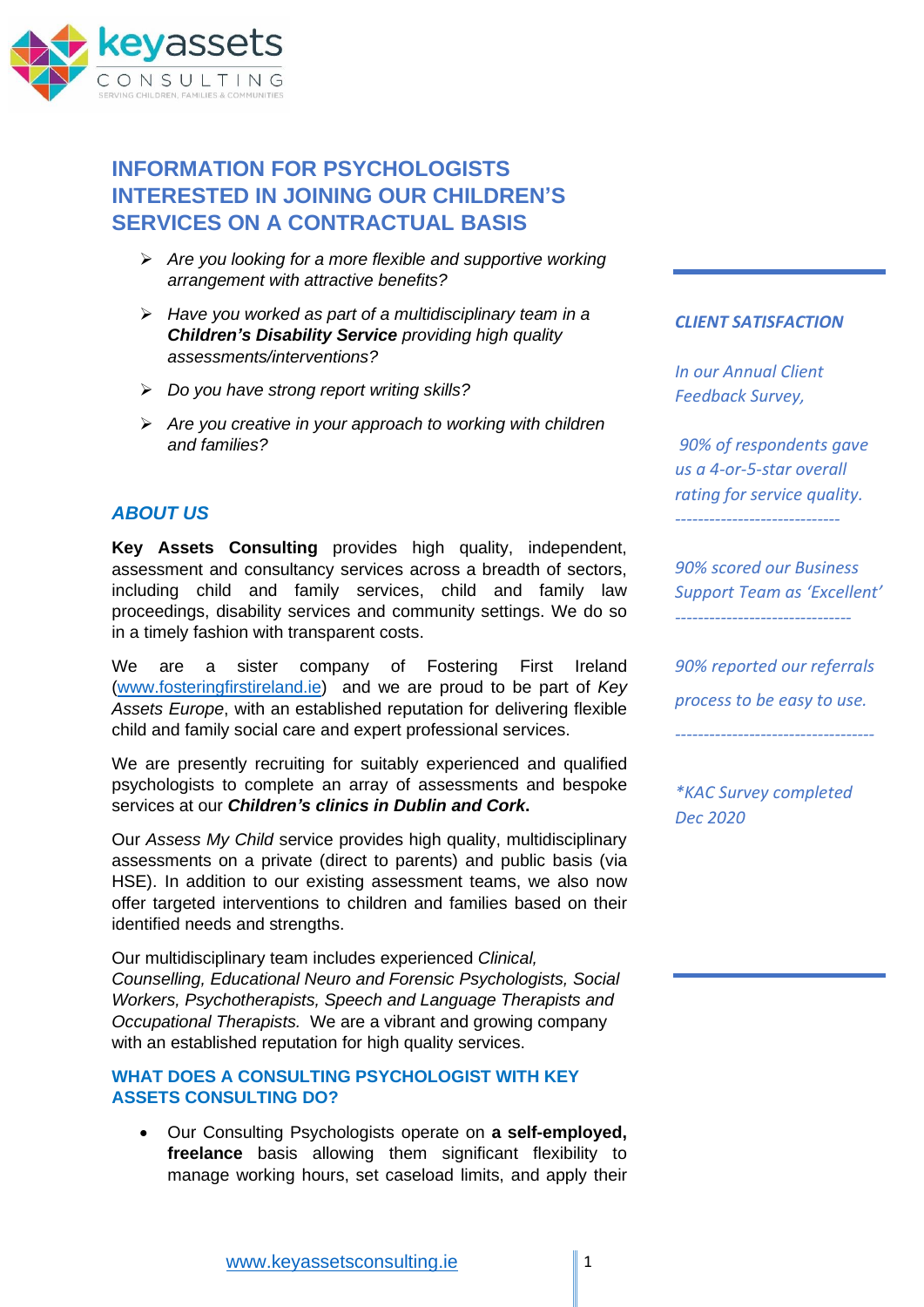

skills within their special areas of interest. Case Management and professional support is provided by support staff.

- Our Psychologists conduct comprehensive disability assessments and reports *(e.g., ASD diagnostics, ADHD, Dyslexia, Dyspraxia, Educational needs, Trauma impact, Emotional and Behavioural Needs).* We also provide follow on bespoke interventions for parents and children where required.
- Psychologists on our Children's Disability team work alongside experienced Speech and Language Therapists, Social Workers, Psychotherapists and Occupational Therapists depending on the needs of the child.
- Our robust **multidisciplinary assessments** are completed for both private clients and the public sector.
- We also provide **bespoke** consultancy services where multiple, complex issues and needs have been identified in a child's life or family system. In such cases, we match professionals' areas of expertise to the needs of the specific child/family.
- We have **clinics in Dublin** (Grantham Street office) **and Cork** (Victoria Cross office) and operate on a **mobile basis nationally**. We also provide Telehealth services remotely.

## **WHY JOIN US?**

## *We value our team and pride ourselves on quality service provision*

- $\triangleright$  Perhaps you are in private practice already but would like to reduce the isolation factor and benefit from administrative support to ensure you are paid on time and can concentrate on your clients?
- ➢ On the other hand, perhaps you are working part-time and interested in the opportunity to undertake some private work to develop career options in your areas of interest.
- ➢ With us, you benefit from flexibility and a strong network of colleagues and peer support structures.

## **All our contracted professionals have access to a strong benefits package including:**

- $\checkmark$  Direct, straightforward payment terms and invoicing support – we pay you direct on completion of the report/consultation.
- $\checkmark$  Attractive professional fees.
- $\checkmark$  Access to a library of psychological tests.

## *Testimonials from some of our Psychologists*

"*I have found Key Assets to be a very professional and thorough organisation. They offer the right balance between supporting the autonomy and respecting expertise of their consultants, and providing any support required to complete the assessments."*

*Dr Colin O'Driscoll, Forensic Psychologist*

"*I started working with Key Assets over six months ago, whilst continuing to run my own Private Psychology practice, and I am loving it. There is a huge need for the assessment work carried out by KAC, and the sheer energy, dedication, and wealth of experience manifested within the organization guarantees this work is carried out to the highest standards of care and professionalism.*

*Whilst retaining the independence and flexibility of being an external contractor, KAC provides a forum for learning and sharing, and the experience of working with a team of professionals. It's a thriving organization, growing and adapting to meet the needs of our most vulnerable; whilst exuding a culture of dedication, continuous learning and professional development, support, teamwork, and attention to detail*."

*Dr Fiona Moane, Clinical Psychologist*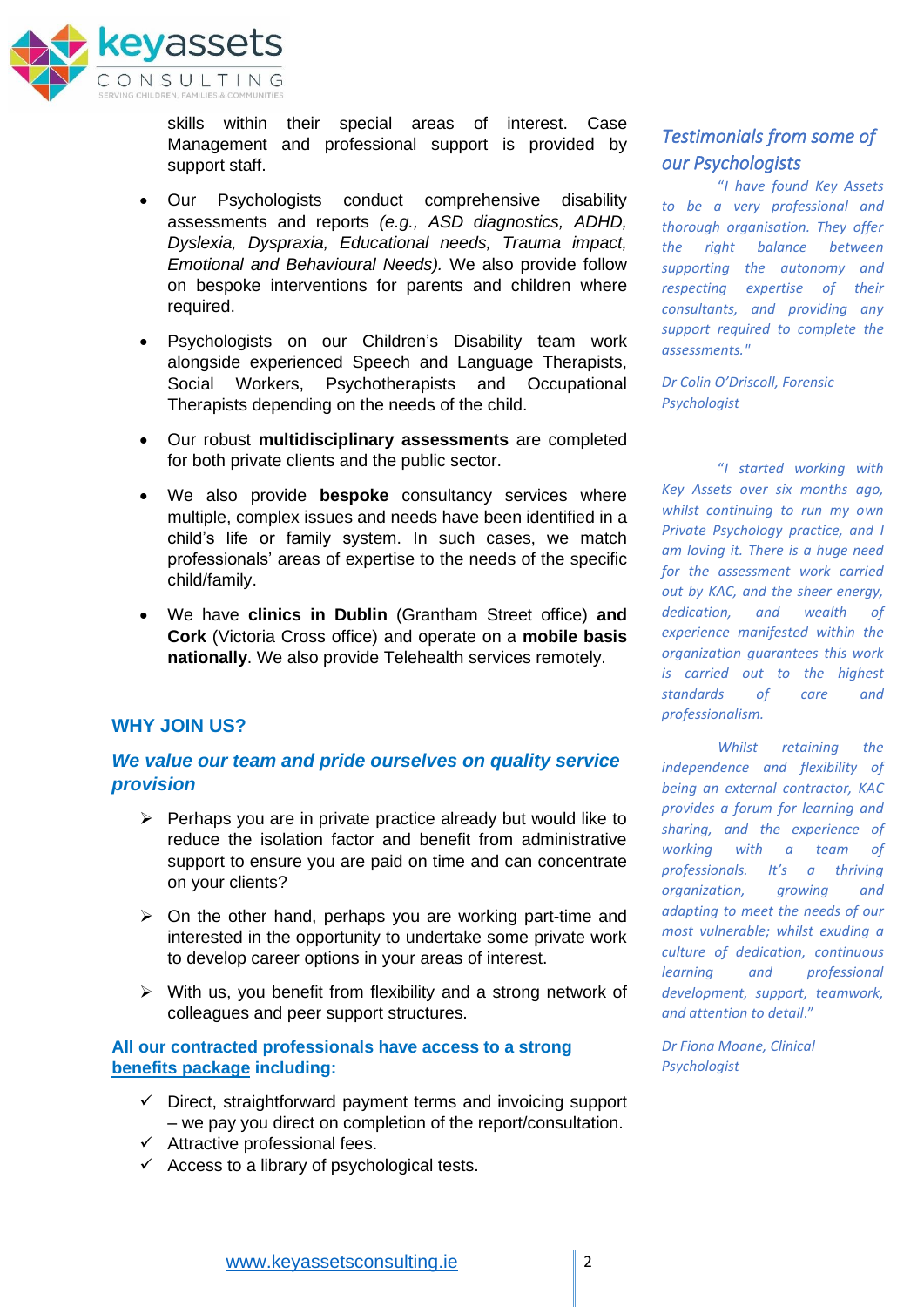

- $\checkmark$  Clearly structured assessment templates with transparent hours and fees from the outset.
- $\checkmark$  Free CPD we provide all our professionals with free access to high quality training on relevant specialist areas (e*.g., Courtroom/legal skills, analytical report writing, specialist skills for assessing younger children, ADOS-2 training, advanced practice in trauma and attachment).*
- $\checkmark$  Sharing of the latest professional research/assessment resources/reports/policy information
- $\checkmark$  Marketing of your expertise.
- ✓ Well-developed Quality Assurance system, including complimentary proof-reading and copy-editing.
- $\checkmark$  Accessible Case Management supports with our experienced professional staff.
- $\checkmark$  Flexible working hours you decide how many cases you want to work on monthly. We issue suitable referrals to you within your caseload limit, matched to your skills set, as they become available.

*At Key Assets Consulting, we support you, so you can concentrate on directing your professional skills to deliver better outcomes for children and families.* 

## **LEVEL OF EXPERIENCE/QUALIFICATIONS REQUIRED**

- Recognised professional post-graduate qualification in Psychology; *Educational/Counselling/Clinical/Forensic/Neuro*
- Registered Member or eligible for full registration with Psychological Society of Ireland (PSI) or equivalent (BPS)
- Minimum of 3 years relevant full-time, post qualification experience working with children & families is essential
- Experience in Children's disability assessments e.g., AON's, /ASD diagnostics. *(\*must be trained in ADI-R/DISCO or equivalent and ADOS-2)*
- Experience in preparing comprehensive, well-structured professional reports and collaborating within a multidisciplinary team setting.
- Ability to work on own initiative, in a flexible and creative manner, within agency policies and procedures and in accordance with relevant statutory provisions
- Procedural knowledge of relevant legislation; *Child Care Act, 1991, Children First Act (2015), Children & Family Relationships Act (2015), Disability legislation* is helpful.
- Commitment to delivering *high quality* services to our clients in an inclusive and flexible manner
- Well-developed skills set for working sensitively with children and families

## *Client Testimonials*  **From a Social Work Team Leader re: Child Psychological assessment:**

*"I wanted to let you know that the report in this case was simply excellent – it has transformed our thinking and given us clear solid evidence to create a permanency plan for these young children."*

### **From Social Work Team Leader**:

"*What an informative, in depth analysis and so child-centred. The guidance for us as a team from this report has been fantastic. We will be delighted to work with your Psychologists again*."

### **From Senior Social Worker**

"*Report was simply fantastic – delighted with the quality and relevance of the report. The mother has also told us how helpful she found it, which surprised her. We are committed to following through with your recommendations."*

### *From a Parent*

*'Thank you for seeing the big picture. You really got to the bottom of things. She is doing so much better at school now that everyone understands her needs better"*